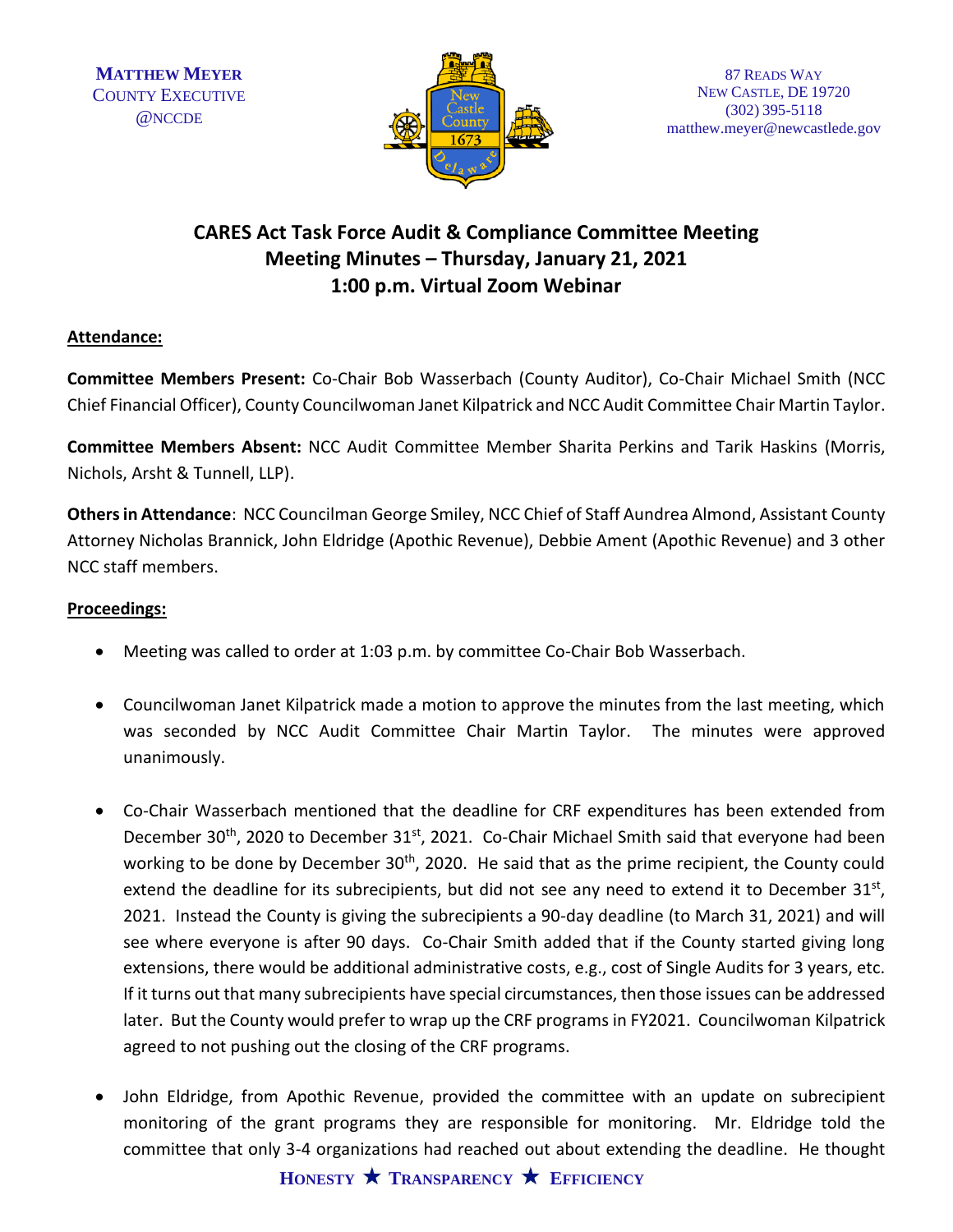that exceptions to the March  $31<sup>st</sup>$  deadline might need to be made for a couple of organizations. For example, one such organization provides services only during the winter months and may require a couple of months extension. He added that once organizations found out about the extension, the organizations relaxed dramatically. Councilman George Smiley clarified that the County/State get to decide whether to give grantees extensions. Co-Chair Smith replied yes, the County has internally decided to give the grantees a 90-day breather.

Mr. Eldridge said that about \$2 million of grants are close to being closed out (subrecipient monitoring completed). Co-Chair Wasserbach inquired what the \$2 million closing-out figure represents versus the total dollar amount Apothic is reviewing. Mr. Eldridge said the \$2 million is from a total of about \$15 million, accounting for 25-26 organizations out of 117. Mr. Eldridge added that the organizations had been trying to get their expenditures done by December 30<sup>th</sup>, 2020, and now Apothic is inundated with paperwork. Both Councilman Smiley and Councilwoman Kilpatrick noted how it was difficult to get timely paperwork and reports on County Council grants. Co-Chair Smith said that all the grantees had signed certifications before getting the grants and are aware that their grants are reported to the US Treasury. Councilwoman Kilpatrick asked whether there was a need for a letter to be sent to the organizations. Nicholas Brannick replied that the subrecipient award agreement executed with all the organizations is a contract that requires the organizations to provide required information. Councilwoman Kilpatrick said that since the letters were provided in the beginning, it might help to again let the organizations know of the possibility of an audit by the Federal government. Mr. Eldridge said that most organizations seemed to be working through it; only some may need handholding.

Councilwoman Kilpatrick asked, since all the grant money has been allocated, whether there is any way to pull any of the money back. Co-Chair Smith replied that all the money has been allocated; however, in some cases, rounding out of reimbursements may make some entities go over/under their allocations.

- Co-Chair Wasserbach informed the committee that Grant Thornton had been asked to give the committee an update on municipalities and volunteer fire companies in this meeting. But there were no representatives from Grant Thornton in the meeting to do so. Co-Chair Smith said that he was surprised that there was no one from Grant Thornton in the meeting. He told the committee that Grant Thornton has been working on the documentation for the Delaware State University (DSU) grant, salaries and benefits reimbursement requests from the municipalities and volunteer fire companies, and Requests for Information (RFIs) on the Memoranda of Understanding (MOU) and cost shares with the State of Delaware.
- Councilwoman Kilpatrick asked whether DSU is up and running. Aundrea Almond responded that they were piloting their testing capabilities on student athletes last week. All equipment has been

**HONESTY TRANSPARENCY EFFICIENCY**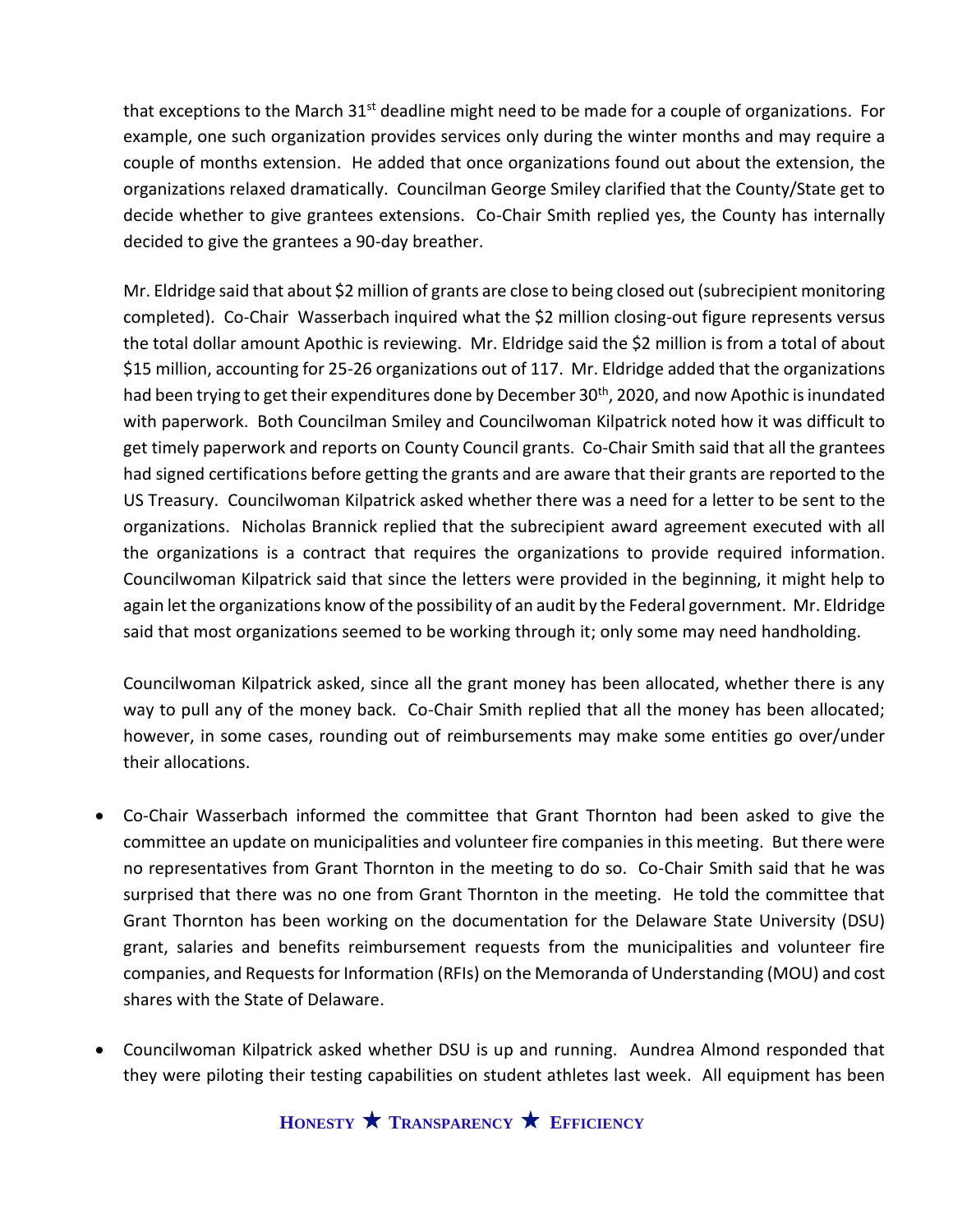received and hiring for the testing lab is complete too. DSU is taking a cautious approach to ramping up their operations.

- Co-Chair Wasserbach asked whether Grant Thornton is looking at the Hope Center expenditures. Co-Chair Smith replied that Grant Thornton will be looking at internal expenditures as well as Hope Center expenditures. He noted that getting the Hope Center operational so quickly was an amazing achievement – the County closed on the Hope Center property on December 1<sup>st</sup> and people moved in on December 15<sup>th</sup>. In the absence of an extension in the CRF deadline and since many of the Hope Center contracts were signed for a year, Finance had started maintaining a separate spreadsheet of these contracts. If no extension had been granted on the CRF expenditures, Finance was planning to review these expenditures individually to see how they needed to be booked. But now that the CRF deadline has been extended, most of these contracts become permissible and can be reimbursed from the CRF funds. Co-Chair Smith expressed his appreciation that County Council allowed the administration to move quickly on the Hope Center.
- Co-Chair Wasserbach discussed the subrecipient monitoring of the State. He said that he had sent an email to Bert Scoglietti (State Budget Office) in December and has not heard back. He asked whether Co-Chair Smith and Grant Thornton have reached out to the State separately. Co-Chair Smith replied that Grant Thornton was preparing an RFI list for the State. He noted that, except for Housing, all MOUs have been executed. The County is still waiting on documentation for the Housing program.
- Co-Chair Wasserbach asked Aundrea Almond to share page 4 of the Task Force Rules of Procedure document on the screen. He went over the two "Duties and Powers of the Compliance Committee" – recipient reporting standards and reporting. He noted that for item A, "The Compliance Committee shall develop reporting standards for funding recipients to ensure appropriate us of the funds", the Audit and Compliance committee had developed and approved a subrecipient monitoring policy as well as developed and approved an excel workbook for the subrecipients. An attempt was also made to initiate a conversation with the State. Co-Chair Wasserbach pointed out that the original rules of procedure had another item which the Administration took out of the final rules of procedure. As a result, this committee does not have the responsibility of reviewing expenditures. The County Auditor's office has been separately reviewing and providing feedback on CRF expenditures to the Office of Finance.

Co-Chair Wasserbach noted that for item B, "The Compliance Committee shall prepare reports required by the County Executive", the committee has not yet been asked for any reports. Co-Chair Wasserbach suggested preparing a memo on work done by the committee and asking the County Executive if he wanted the committee to prepare any reports. He also suggested that the committee

**HONESTY TRANSPARENCY EFFICIENCY**